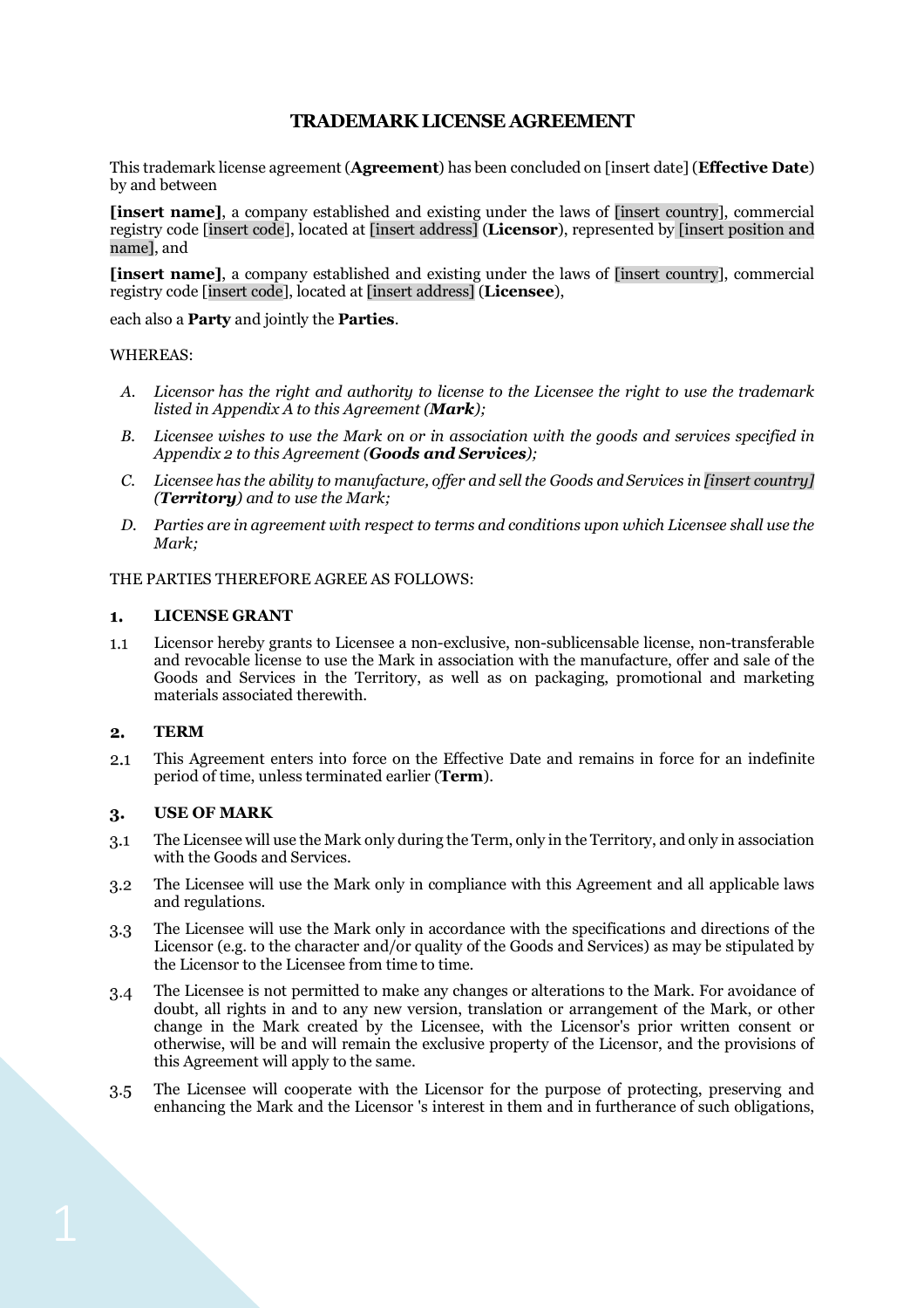the Licensee will promptly execute and deliver to the Licensor all documents and instruments that the Licensor determines to be necessary from time to time.

The Licensee will not use the Mark as part of any composite trademark, that is, in close proximity 3.6 or in combination with any trademark(s) held by the Licensee or any third party.

#### **INTELLECTUAL PROPERTY RIGHTS**  $4.$

- The Licensor shall, at its own expense and choice, register the Mark in the Territory and maintain  $4.1$ its interest in the Mark.
- Any rights, including intellectual property rights, not expressly granted to the Licensee under this  $4.2$ Agreement are reserved to the Licensor. The Licensee will not, directly or indirectly, use the Mark in any way other then as permitted under this Agreement.
- The Licensee acknowledges the validity of the Mark and agrees that the benefit of and goodwill  $4.3$ associated with use of the Mark by the Licensee will ensure entirely for the benefit of the Licensor.
- $4.4$ Should any right, title or interest in or to the Mark or any part thereof or any copyright or trademark related thereto become vested in the Licensee, the Licensee will at the request of the Licensor unconditionally and without charge assign any such right, title or interest to the Licensor.
- The Licensee will not itself and will not assist, permit, or encourage any third party in the Territory  $4.5$ or elsewhere to:
	- claim, use, or apply to register, record or file any trademark, trade name, business  $4.5.1$ name, corporate name, domain name, social media user name, email address, metatag, Adwords or similar search term, copyright, or design that is identical with, confusingly similar to, clearly derived from or based on or that includes the Mark; or
	- register the Mark or any similar mark(s), attack or challenge the validity, ownership  $4.5.2$ or enforceability of the Mark, any registrations for the Mark, or the Licensor's rights relating to the Mark or its registrations;
	- use the Mark in a manner which is likely to depreciate or cause harm to the quality  $4.5.3$ and goodwill attached to the Mark or the Goods and Services.

#### **INSPECTION** 5.

- The Licensor has the right, upon reasonable written notice to inspect Licensee's books and records  $5.1$ and all other documents and material in the possession of or under the control of Licensee with respect to this Agreement. The Licensor shall have free and full access thereto for such purposes and shall be permitted to make copies thereof and extracts therefrom.
- All books and records related to Licensee`s obligations under this Agreement shall be maintained  $5.2$ and kept accessible and available to Licensor for inspection for at least [insert number and text] years after termination of this Agreement.

#### 6. **QUALITY CONTROL**

- 6.1 The Goods and Services shall be of high quality which is at least equal to comparable goods and services manufactured and offered by the Licensor under the Mark.
- $6.2$ If the quality of the Goods and Services falls below quality as previously approved by the Licensor, the Licensee shall immediately use its best efforts to restore such quality. In the event that Licensee has not taken appropriate steps to restore such quality within 30 (thirty) days after written notice by the Licensor, the Licensor shall have the right to terminate this Agreement.
- The Licensee agrees to permit Licensor or its representative to inspect the facilities where the 6.3 Goods and Services are being manufactured and offered.

#### **APPROVAL OF MARKETING MATERIALS** 7.

At the request of the Licensor, the Licensee will promptly provide the Licensor with samples of all  $7.1$ packaging, advertising, company brochures and other marketing materials prepared by, for or with the permission of the Licensee that bears or refers to the Mark. Within 30 (thirty) calendar days after it receives any such sample material, the Licensor will deliver to the Licensee either a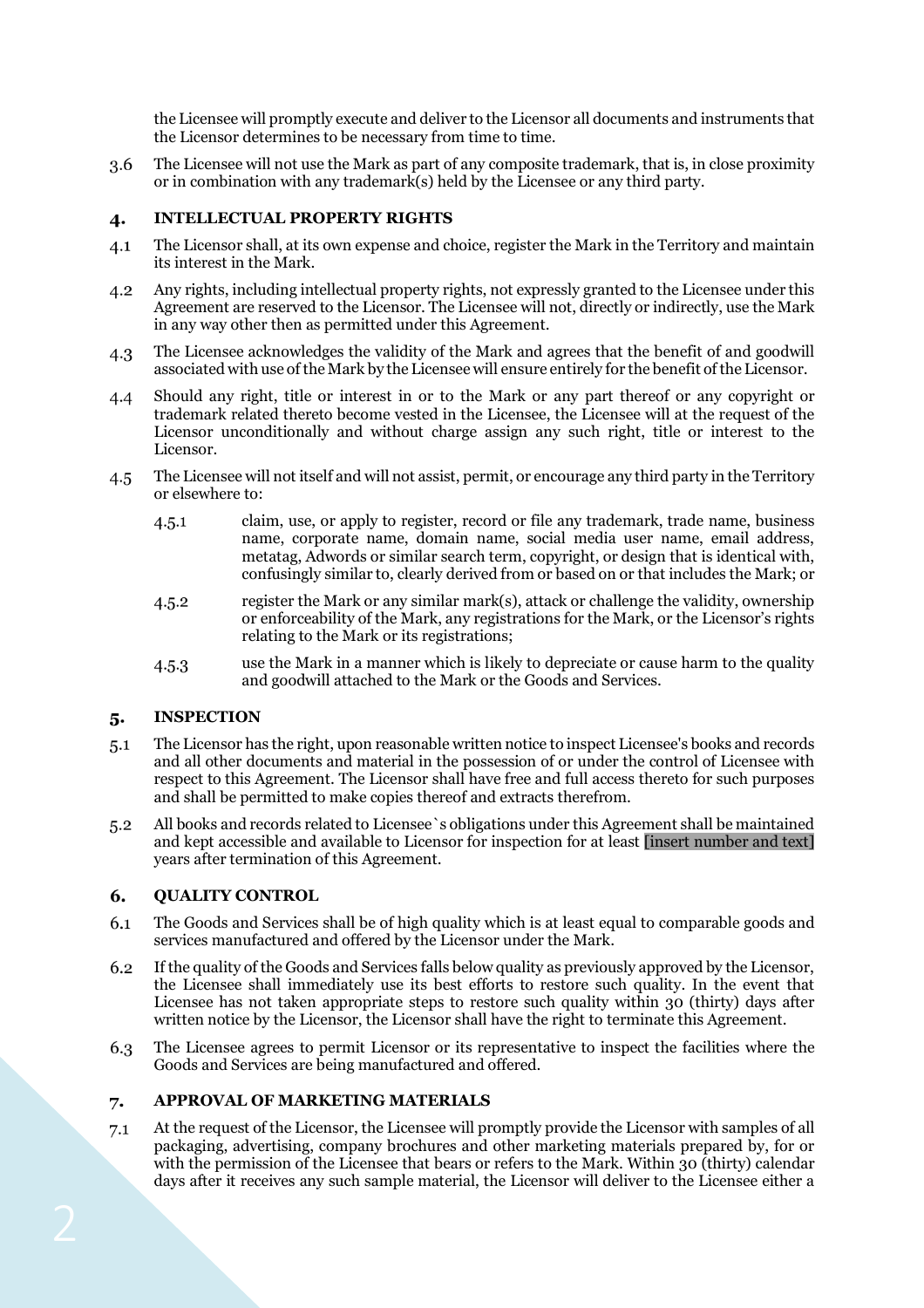notice of approval or a notice of refusal. Any notice of refusal will specify what must be changed and why.

- If the Licensee does not receive either a written notice of approval or a written notice of refusal  $7.2$ within such 30 (thirty) day period, then the material will be deemed to have been approved for distribution.
- $7.3$ If the Licensee receives a written notice of refusal from the Licensor, the Licensee must revise the material and resubmit a sample of the revised material to the Licensor for its approval, in which case, the approval procedure set out in this Section will once again apply. If the Licensee refuses to revise the material, the Licensor has the right to terminate this Agreement.

#### 8. **COMPENSATION**

- 8.1 For the license granted hereunder, the Licensee shall pay the Licensor a compensation at the rate of [enter number] % (enter number in words percentage) of Net Sales of the Goods and Services (**Compensation**).
- 8.2 "Net Sales" shall mean Licensee`s gross sales (the gross invoice amount billed customers) of Goods and Services, less discounts and allowances actually shown on the invoice. No other costs incurred in the manufacturing, offering, selling and advertising of the Goods and Services or any uncollectible accounts or allowances shall be deducted.
- 8.3 Compensation is calculated and payable no later than 30 (thirty) days after the termination of the preceding full calendar quarter, with late payments incurring interest at the rate of 1% (one percent) per month from the date such payments were due.
- At the same time as payment of Compensation falls due, the Licensee shall provide Licensor with 8.4 a written Compensation statement in a form acceptable to Licensor per each quarter whether or not any Goods and Services were sold during that quarter. The receipt or acceptance by Licensor of such statement or payment shall not prevent Licensor from subsequently challenging the validity or accuracy of such statement or payment.
- 8.5 If an inspection should reveal a discrepancy in the Compensation payable to the Licensor under this Agreement, the Licensee shall immediately make up the shortfall, plus interest, and reimburse the Licensor in respect of any professional charges incurred for such inspection.

#### **CONFIDENTIAL INFORMATION** 9.

- $Q.1$ For the purposes of this Agreement, "Confidential Information" means any data or information that is proprietary to the Licensor and not generally known to the public, regardless of the medium in which it is recorded or preserved and whether oral, written or otherwise, whenever and however (before or after the conclusion of this Agreement) disclosed to the Licensee or which has become known to the Licensee in any other manner in connection with the Agreement, including, but not limited to:
	- any information regarding the Licensor's economic activities, including inter alia its  $9.1.1$ business partners, clients, investors, debtors, portfolio of claims, any marketing strategies, plans, financial information, or projections, operations, business plans and performance results relating to the past, present or future business activities of the Licensor or any other non-public information about the Licensor that is proprietary in nature;
	- any information regarding technical data, know-how, trademarks, research, product 9.1.2 or service ideas or plans, software codes and designs, algorithms, developments, inventions, patent applications, processes, formulas, techniques, engineering designs and drawings.
- The Licensee hereby undertakes:  $9.2$ 
	- to treat the Confidential Information secret, as well as to use all necessary steps to  $9.2.1$ preserve such confidentiality. The Licensee shall ensure that all necessary and possible security measures and strictest possible diligence shall be applied for the retention and protection of Confidential Information. In order to avoid unauthorised disclosure of Confidential Information, the Licensee shall, at its own expense, apply necessary security, information technology and other measures;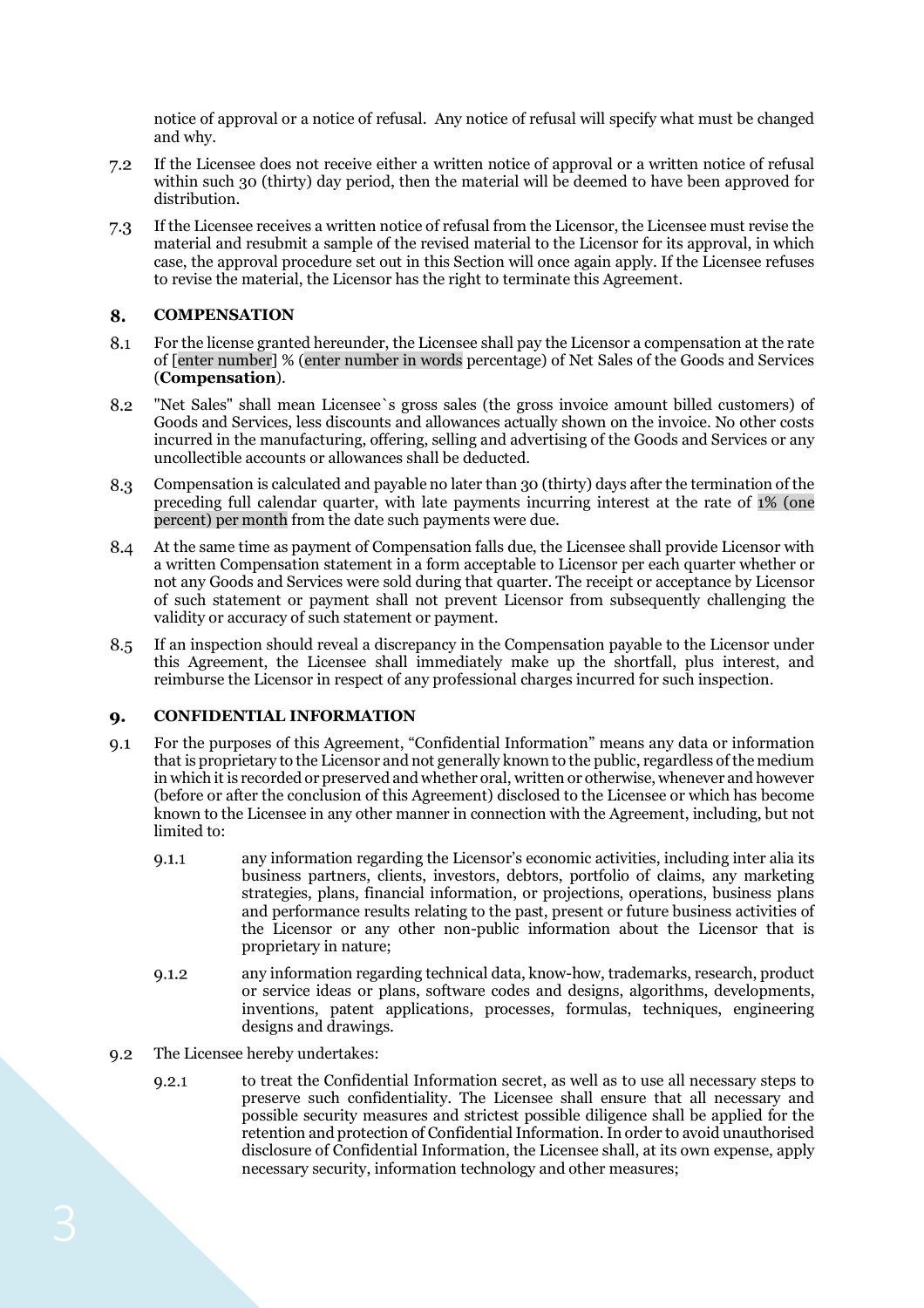- not to make any copies or duplicates of any Confidential Information, without the  $9.2.2$ Licensor's prior written consent thereto;
- not to modify, reverse engineer, decompile, create other works from or dissemble  $9.2.3$ any software programs contained in the Confidential Information without the Licensor's prior written consent thereto;
- to immediately notify the Licensor upon becoming aware that the Confidential  $9.2.4$ Information has been disclosed to a third party in breach of this Agreement;
- to keep a record of all Confidential Information and of the location of such  $9.2.5$ information, a copy of which record will be made available to the Licensor at the Licensor's request; and
- $9.2.6$ not to use the Confidential Information for any purpose whatsoever other than for the purpose of the Agreement. Within its organisation the Licensee shall restrict the distribution of and access to the Confidential Information so that access to materials containing Confidential Information is only available to employees who indispensably require such knowledge for the performance of their duties in connection with this Agreement.
- $9.3$ In the event that the Licensee is required by law or any other rules and regulations to make any disclosures otherwise prohibited under this Agreement, the Licensee shall promptly (and, in any event, before complying with any such requirement) notify the Licensor in writing of the same and of the action which is proposed to be taken in response and assist the Discloser in seeking a protective order or other appropriate remedy, in each case to the extent possible and allowed under the applicable laws.
- The Licensee shall immediately, but not later than within 5 (five) working days, return and 9.4 redeliver to the Licensor all tangible material embodying the Confidential Information and all notes, summaries, memoranda, drawings, manuals, records, excerpts or derivative information deriving there from and all other documents or materials (and all copies of any of the foregoing, including "copies" that have been converted to computerized media in the form of image, data or word processing files either manually or by image capture) based on or including any Confidential Information, in whatever form of storage or retrieval, upon:
	- $9.4.1$ the termination of this Agreement; or
	- $9.4.2$ receiving a written request from the Licensor.
- In case of the termination of this Agreement or upon receiving a written request from the  $9.5$ Licensor, the Licensee shall not retain any copies or extracts related to the Confidential Information and shall destroy all Confidential Information (including, but not limited to written documents and/ or digital files).
- The obligation to keep Confidential Information secret shall remain in force indefinitely.  $9.6$

#### **THIRD PARTIES** 10.

- The Licensee shall promptly give notice to the Licensor and provide relevant materials if available, when:
	- it becomes aware of any actual, suspected, or threatened infringement of the Mark 10.1.1 by a third party in the Territory or elsewhere, e.g. use of a trademark, trade name, corporate name, domain name, email address, social media user name, metatag, Adwords or similar search term, copyright or design that is identical with, confusingly similar to, clearly derived from or based on the Mark or that includes the Mark, or
	- it becomes aware of any action, claim, or demand brought or threatened by a third 10.1.2 party against it arising out of its use of the Mark in accordance with this Agreement.
- In the abovementioned cases, the Licensor may take any steps it considers appropriate to defend itself, the Licensee and the Mark and enforce its rights in the Mark. The Licensee shall, at its own expense, cooperate with the Licensor to the fullest possible extent.
- If it is established that the third party's action, claim, or demand resulted from a material breach of the Licensee's obligations under this Agreement, the Licensee shall reimburse the Licensor for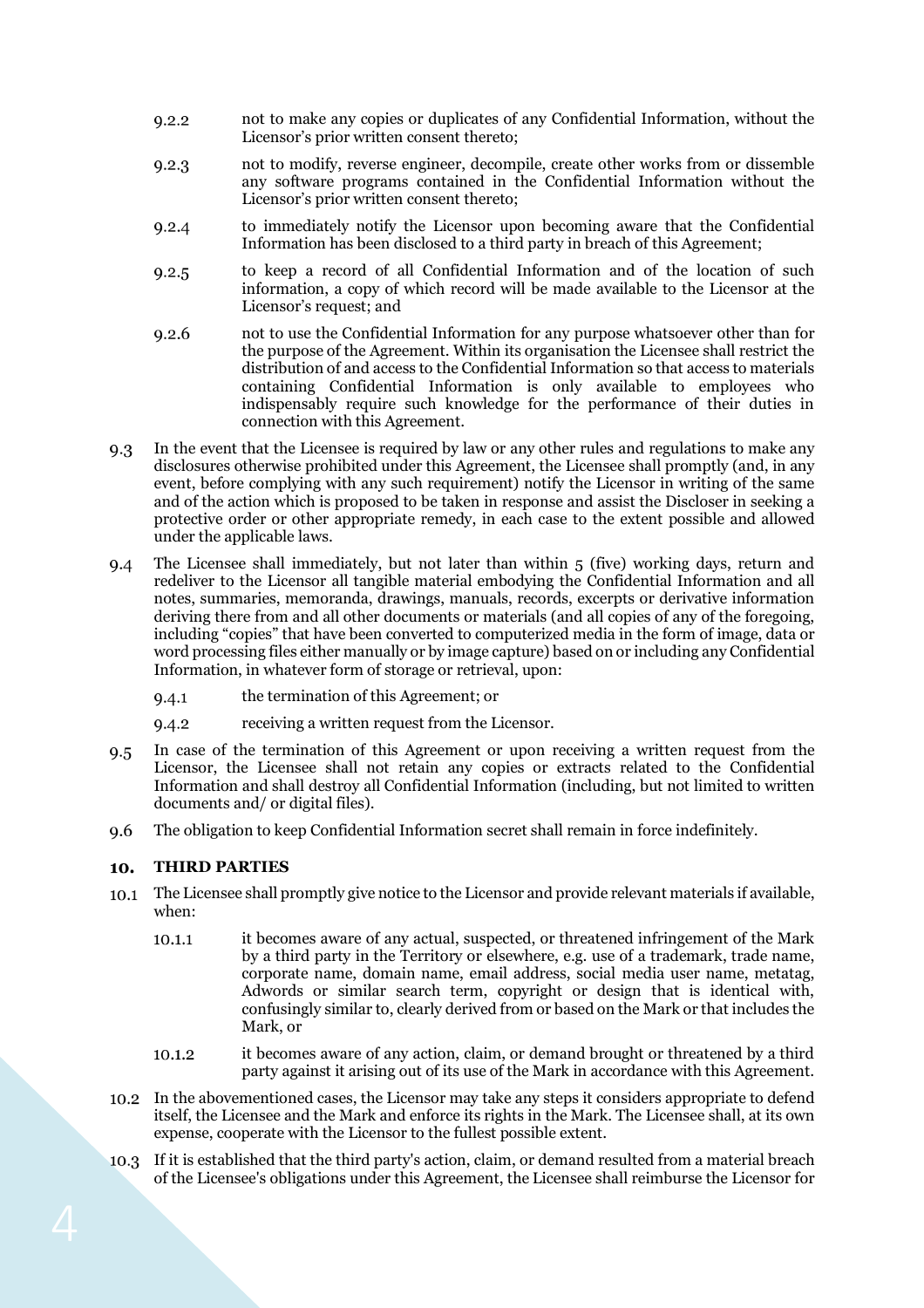all costs and expenses (including legal fees) incurred in defending the Licensor, the Licensee and the Mark.

If, in the opinion of the Licensor, the Mark is likely to or does become the subject of a claim e.g. for infringement, the Licensor may, without liability or obligation, terminate the Agreement, effective immediately upon delivery of respective notice to the Licensee.

#### $11.$ **TERMINATION**

- The Agreement may be terminated by a written agreement between the Parties.  $11.1$
- Either Party may terminate this agreement for any reason upon [insert number and text] months'  $11.2$ notice to the other Party.
- Without prejudice to the other provision of this Agreement, the Licensor may terminate this 11.3 agreement, with immediate effect, by giving notice to the Licensee if the Licensee in the Territory or elsewhere:
	- 11.3.1 fails to pay when due any amount owing under this Agreement and that failure continues for [insert number and text] days;
	- challenges, or assists third parties to challenge the Mark or Licensor's rights in the 11.3.2 Mark or registrations of the Mark;
	- registers or attempts to register any trademarks or trade names that are identical or  $11.3.3$ confusingly similar to the Mark;
	- the Licensee admits that it is insolvent or unable to pay its debts, or fails generally to 11.3.4 pay its debts as they become due;
	- the Licensee files a voluntary petition, or one or more of its creditors file a petition,  $11.3.5$ seeking its rehabilitation, liquidation, or reorganization;
	- the Licensee takes any action toward the dissolution or winding up of its affairs or 11.3.6 the cessation or suspension of its activities; or
	- a court of competent jurisdiction enters a decree or order directing the winding up 11.3.7 or liquidation of the Licensee or of all or substantially all of its assets.
- If one Party commits any material breach of the Agreement, and the breach or default continues for a period of 14 (fourteen) days after the other Party delivers notice to that Party reasonably detailing the breach or default, then the other Party may terminate this Agreement, with immediate effect, by giving notice to the Party in breach.

#### $12.$ **EFFECTS OF TERMINATION**

- Upon the termination of this agreement, the Licensee shall immediately:
	- cease all use of the Mark, any marketing materials and cancel all orders thereof, the 12.1.1 Confidential Information, and any other property belonging to, or received from, the Licensor that is in the Licensee's control;
	- return to the Licensor, or at the Licensor's request destroy, all copies of all 12.1.2 information relating to Mark, the marketing materials, the Confidential Information, and any other property belonging to, or received from, the Licensor that is under the Licensee's direct or indirect control, and
	- promptly pay to the Licensor all fees that are due. 12.1.3
- Upon the termination of this agreement, the Licensee shall not in the Territory or elsewhere:
	- attack or challenge the validity, ownership or enforceability of the Mark or of any 12.2.1 registrations for the Mark, or the Licensor 's rights relating to the Mark or in any such registrations; or
	- claim, use, or apply to register, record or file any trademark, trade name, corporate 12.2.2 name, domain name, email address, social media user name, metatag, Adwords or similar search term, copyright or design that is identical with, confusingly similar to, clearly derived from or based on the Mark or that includes the Mark.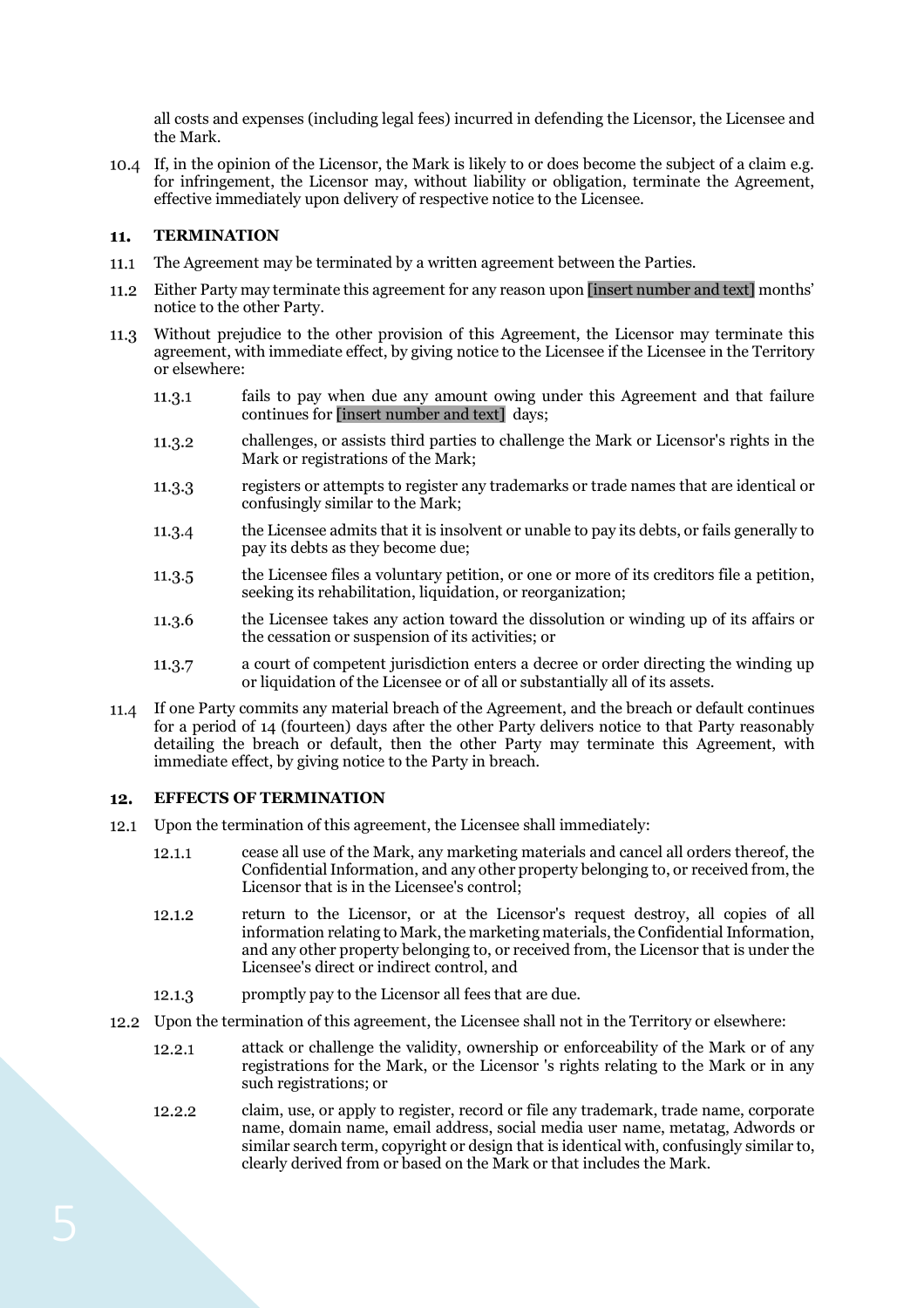### **LIABLITY**

- The Licensee acknowledges and agrees that the Licensor would suffer irreparable damage in the event of any breach of the provisions of this Agreement by the Licensee. In the event of breach of this Agreement by the Licensee, the Licensee shall pay the Licensor a contractual penalty in the amount of EUR [insert number] [insert number is words] per each such breach and compensate any loss. Loss includes any damage, cost, expense, deficiency, loss of value or profit, liability, or other damage, including expenses of investigation and legal fees.
- The Licensee shall indemnify the Licensor and its directors, officers, employees, shareholders, partners, agents and affiliates against any and all losses, claims, obligations, demands, assessments, penalties, liabilities, costs, damages, arising out of the exercise by the Licensee of its rights under this Agreement and the Licensee`s use of the Mark. Licensee shall give prompt notice to the Licensor of any (potential) claim for indemnification under this Section.
- Licensor`s aggregated liability under this Agreement is capped at EUR [insert number] [insert number is words].

#### **MISCELLANEOUS** 14.

- This Agreement represents the entire agreement between the Parties with respect to the subject matter hereof and supersedes all prior negotiations, understandings and agreements relating to the subject matter hereof.
- The Licensee may not, directly or indirectly, in whole or in part, neither by operation of law or otherwise, assign or transfer this Agreement or delegate any of its obligations under this Agreement without the Licensor's prior written consent.
- The provisions of Sections 9 (Confidential Information), 12 (Effects of Termination) and 13 (Liability) and all other Sections necessary for the interpretation or enforcement thereof will survive the termination or expiration of this Agreement.
- If any part of this Agreement or any transaction contemplated herein (partly or in whole) is held to be invalid or unenforceable, such determination shall not invalidate any other provision of this Agreement or other transactions contemplated herein.
- This Agreement shall be governed by and construed in accordance with the laws of the  $14.5$ [COUNTRY].
- Any dispute, controversy or claim arising out of or in connection with this Agreement, or the breach, termination or invalidity thereof, which the Parties fail to solve through amicable negotiations, shall be finally settled in the [Court name].
- A failure by any Party at any time or times to require performance of any provisions of this Agreement shall in no manner affect its right to enforce the same, and the waiver by any Party of any breach of any provision of this Agreement shall not be construed to be a waiver by such Party of any succeeding breach of such provision or waiver by such Party of any breach of any other provision hereof.
- Any notices or communications required or permitted to be given hereunder must be in written and may be delivered by hand, deposited with an internationally recognized overnight carrier postage prepaid or sent via electronic mail. All such notices or communications shall be deemed to have been given and received
	- in the case of personal delivery or electronic-mail, on the date of such delivery; 14.8.1
	- 14.8.2 in the case of delivery by an internationally recognized overnight carrier, on the third business day following dispatch.
- 14.9 The contact details of the Parties are as follows:

The Licensor: postal address: address: […]; e-mail […]; telephone […].

The Licensee: address: […]; e-mail […]; telephone […].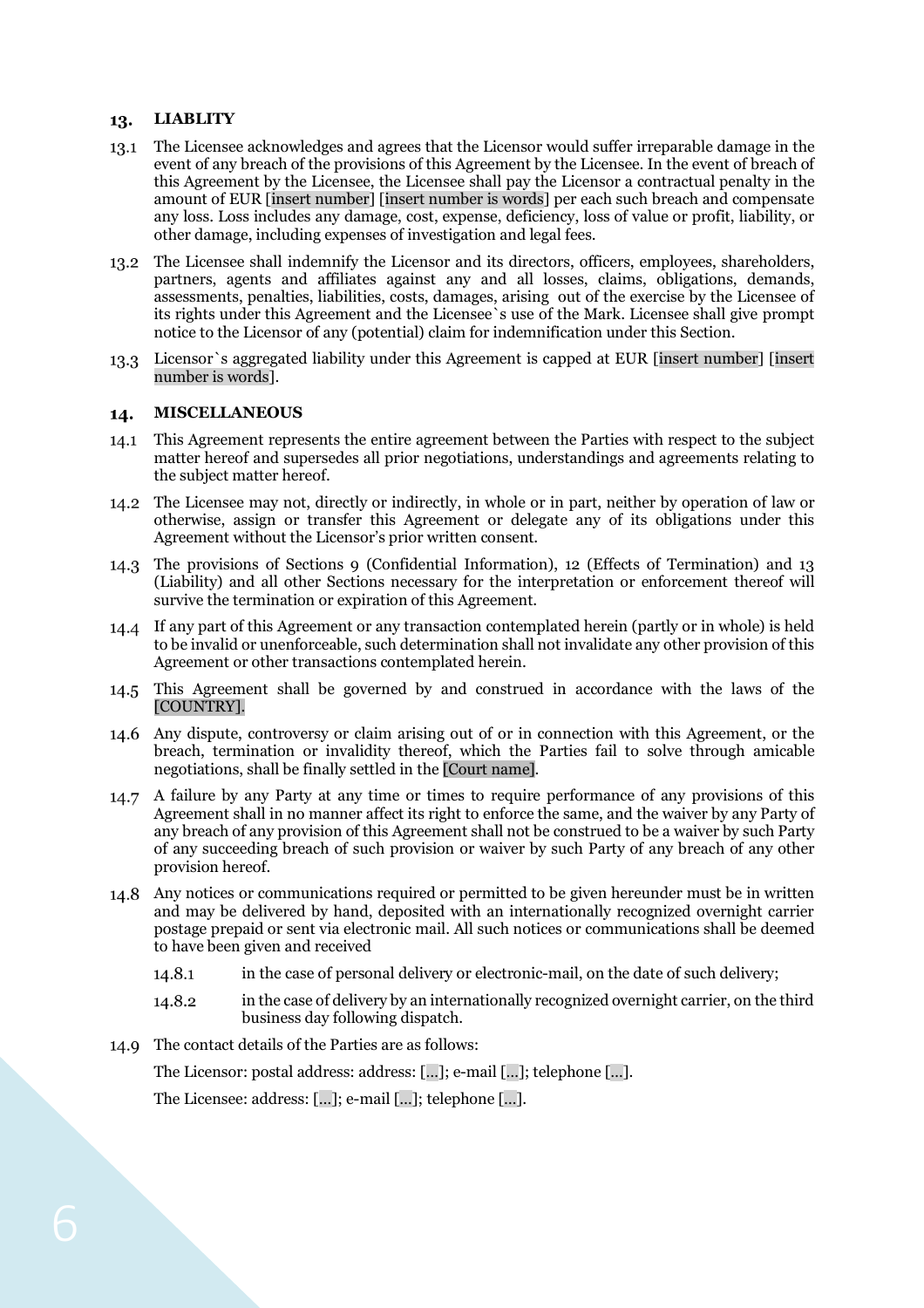14.10 Party must notify the other Party immediately of any changes in its contact details.

Hereby the Parties warrant that they have read this Agreement carefully and wish to be bound by this Agreement.

### **The Licensor: The Licensee**:

Name: Name: Title: Title: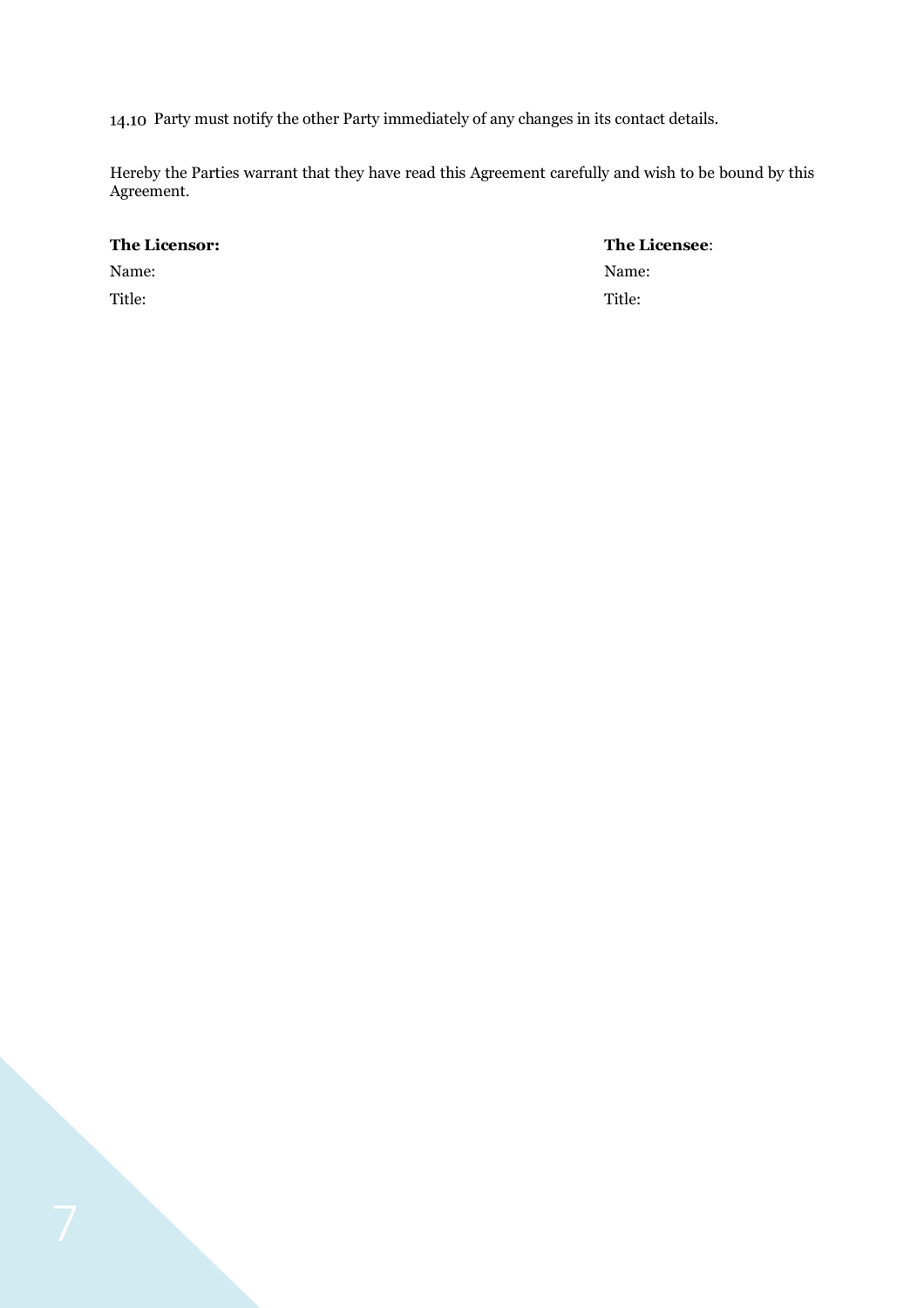# **APPENDIX A – LICENSED MARK**

| Trademark | <b>Status</b> | Owner | Application<br>Number | <b>Nice</b><br>Classification | Registration<br>Number |
|-----------|---------------|-------|-----------------------|-------------------------------|------------------------|
|           |               |       |                       |                               |                        |

**Specifications for the Licensee**: